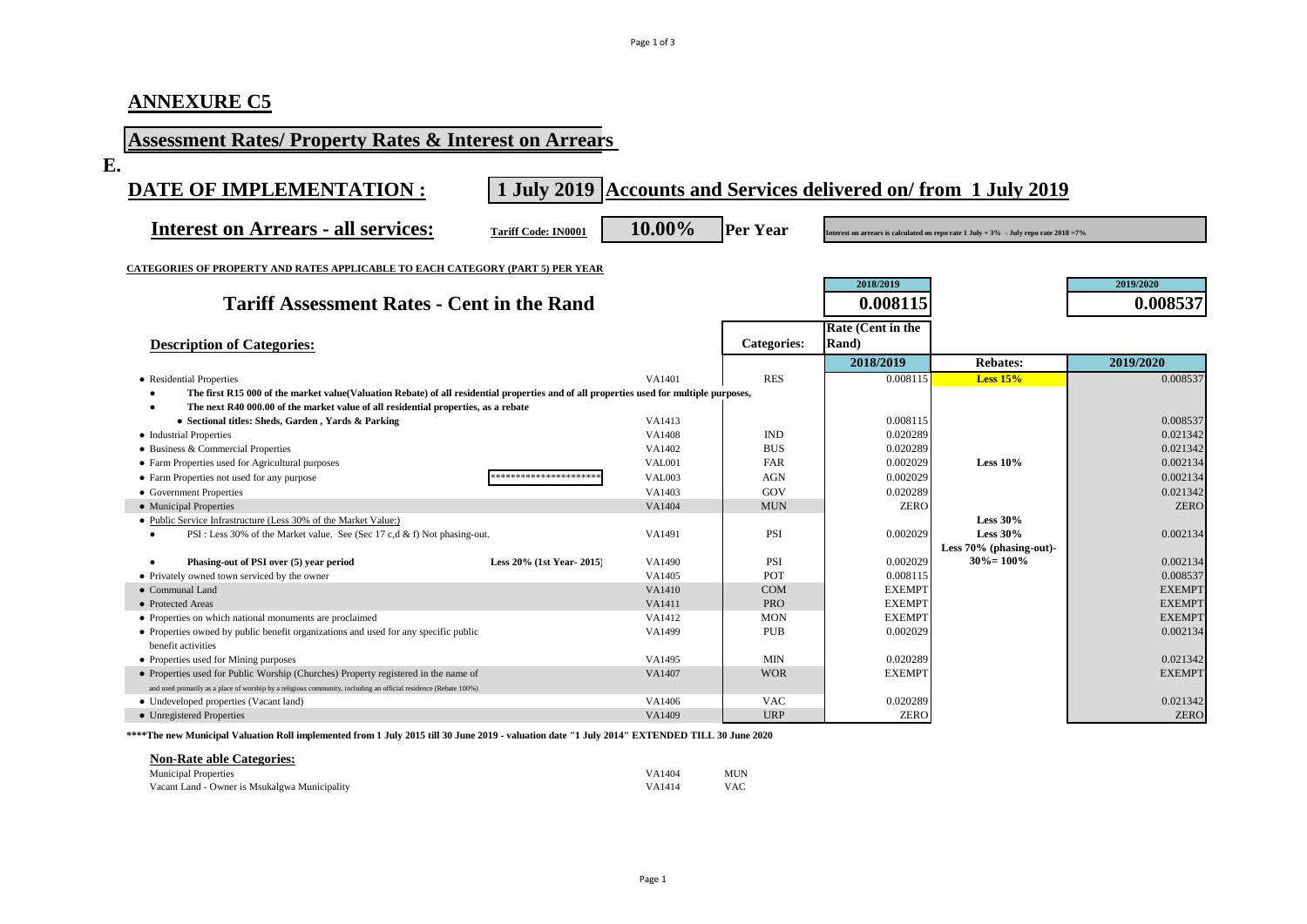|                                                                                                          |      |           | 2018/2019 |                                              | 2019/2020        |                                           |
|----------------------------------------------------------------------------------------------------------|------|-----------|-----------|----------------------------------------------|------------------|-------------------------------------------|
| <b>Assessment Rates - Tariff - Ratios:</b>                                                               |      |           | 0.0081150 |                                              | 0.0085370        | <b>Rebates</b><br><b>Section 15 NMPRA</b> |
| (See Regulations on the rate ratio between the Residential and non-Residentail Categories of Properties) |      |           |           |                                              |                  |                                           |
|                                                                                                          |      | 2018/2019 | 2019/2020 |                                              | <b>Category:</b> | Less:                                     |
| <b>Residential Properties</b>                                                                            | 1.00 | 0.008115  | 0.008537  | <b>Residential Properties</b>                | RES              | Less $15%$                                |
| <b>Business Properties</b>                                                                               | 2.50 | 0.020289  | 0.021342  | <b>Business Properties</b>                   | <b>BUS</b>       |                                           |
| <b>Agricalture Properties</b>                                                                            | 0.25 | 0.002029  | 0.002134  | <b>Agricalture Properties</b>                | <b>FAR</b>       | Less $10%$                                |
| Public Service Infrastructure (PSI)                                                                      | 0.25 | 0.002029  | 0.002134  | Public Service Infrastructure (PSI)          | <b>PSI</b>       | Less $30\%$                               |
|                                                                                                          |      |           |           |                                              |                  | Less 70% (phasing-out)-                   |
| Public Service Infrastructure (PSI)                                                                      | 0.25 | 0.002029  | 0.002134  | Public Service Infrastructure (PSI)          | <b>PSI</b>       | $30\% = 100\%$                            |
| (Phasing -out over 5 Year-started 1/7/2015)                                                              |      |           |           | (Phasing -out over 5 Year-started 1/7/2015)  |                  |                                           |
| <b>Public Benefit Organisations Property</b>                                                             | 0.25 | 0.002029  | 0.002134  | <b>Public Benefit Organisations Property</b> | PUB              |                                           |
| <b>Government Properties</b>                                                                             | 2.50 | 0.020289  | 0.021342  | <b>Government Properties</b>                 | GOV              |                                           |
| Municipal Properties /                                                                                   | 0.00 | 0.000000  | 0.000000  | Municipal Properties /                       | <b>MUN</b>       |                                           |
| (Non-Rate able)                                                                                          |      |           |           | (Non-Rate able)                              |                  |                                           |

Page 2 of 3

### **EXEMPTIONS, REBATES AND REDUCTIONS ON RATES (PART 6)**

### **EXEMPTIONS**

- 1.) The first R15 000 of the market value of all residential properties and of all properties used for multiple purposes, provided one or more components of such properties are used **for residential purposes, is exempt from the payment of rates in terms of Section 17(1)(h) of the Property Rates Act. (Paragraph 6.1.1)**
- **●** Properties identified in terms of paragraph 6.1.2 to 6.1.8 of this policy.
- **2.) The next R40 000.00 of the market value of all residential properties, is a rebate cause by the increasing of the Market Value.**

### **REBATES AND REDUCTIONS**

**1. Rebates**

In terms of section 15 of the Local Government : Municipal Property Rates Act, No. 6 of 2004 the following rebates are granted:

(a). The Municipality grants an additional rebate, to be determined on an annual basis, to the category "RES" for Residential properties, "FAR" for Agricaltural properties.

|                  |                                | Discount: Section 15 of NMPRA 6 of 2004 |                                      |  |
|------------------|--------------------------------|-----------------------------------------|--------------------------------------|--|
|                  |                                | 2018/2019                               | 2019/2020                            |  |
| <b>Category:</b> |                                | $\frac{6}{9}$                           | $\frac{0}{0}$                        |  |
| <b>RES</b>       | <b>Residential Properties</b>  | RES Less 15%                            | Less $15%$                           |  |
| GOV              | <b>Government Properties</b>   | $GOV$ 0%                                | 0%                                   |  |
| <b>PSI</b>       | Phasing -out                   | <b>PSI</b> Less 100%                    | Less 70% (phasing-out)-30% = $100\%$ |  |
| FAR              | <b>Agricaltural Properties</b> | FAR Less 10%                            | Less $10%$                           |  |
| <b>BUS</b>       | <b>Business</b>                | <b>BUS NO DISCOUNT OR REBATE</b>        | 0%                                   |  |
| $  -$            |                                |                                         |                                      |  |

#### **2. Indigents:**

Indigents will be subsidized in accordance with the indigent policy adopted by Council and will not form part of a rebate in terms of the MPRA